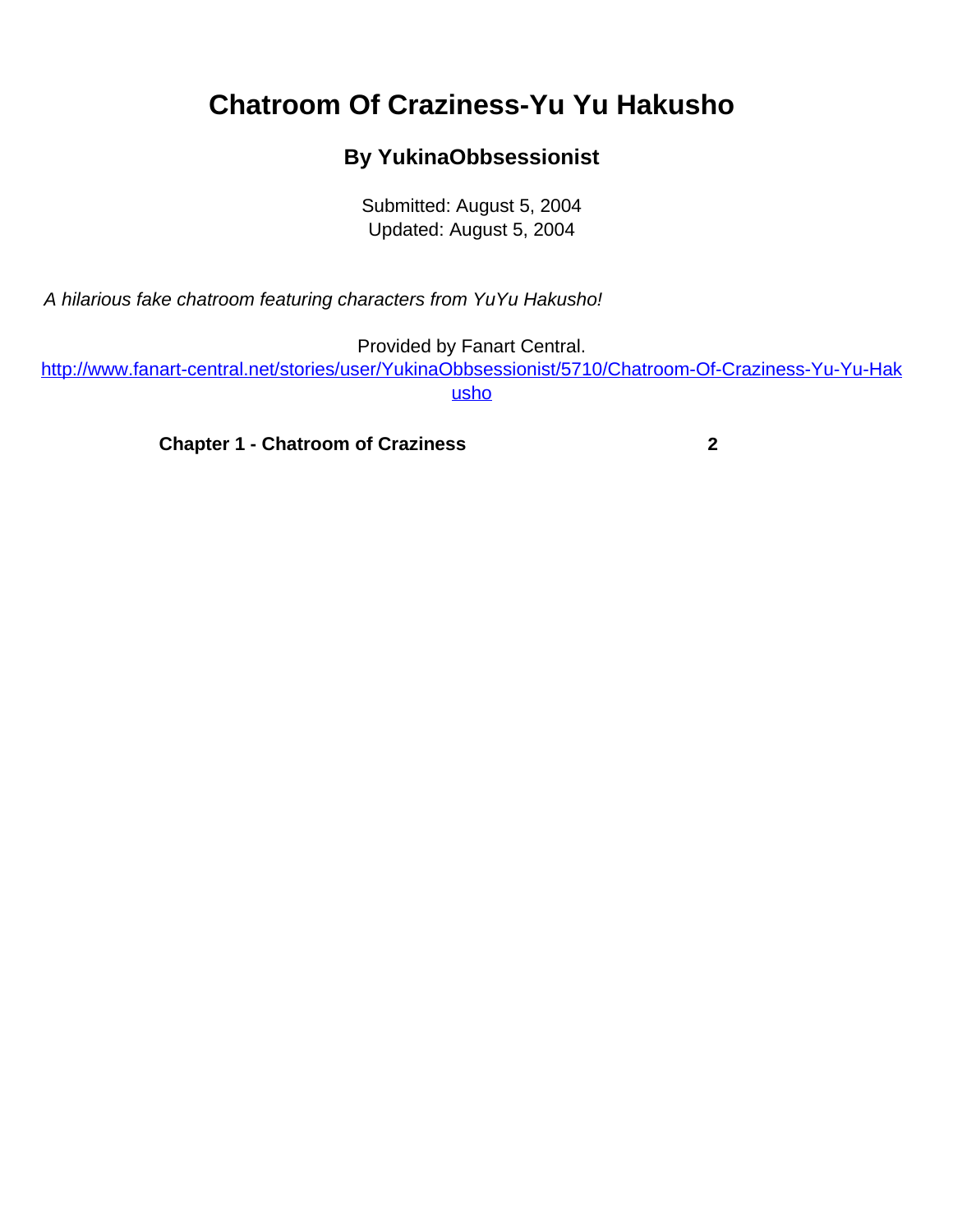## **1 - Chatroom of Craziness**

<span id="page-1-0"></span>Welcome to Chatroom of Craziness!!

KittyLover23 has entered the room.

BlueTeddyThing has entered the room.

BlueTeddyThing:Puu!!!!!

KittyLover23:No this is Kuwabara.

BlueTeddyThing:Puu!!!!!!!!!

JustBeenSlapped has entered the room.

JustBeenSlapped:Hey loverboy have you seen Puu?

KittyLove23:Shut up Urameshi!

BlueTeddyThing:Puu!!!!!!! ^\_^

MysteriousMindReader45 has entered the room.

BlueTeddyThing:Puu!

MysteriousMindReader45:O\_O

KittyLover23:Oh hiya Hiei.

JustBeenSlapped:Yo Hiei whats up?

MysteriousMindReader45:Just wondering how an idiot like Kuwabaka managed to even start the computer, let alone enter a chatroom.

KittyLover45:Hey shortie shut up okay I'am alot smarter than you think, look i can count to 10..1..2..3..6..4..7..5..9..8..10! \*Smirks triumphantly.\*

MysteriousMindReader45:O\_O

JustBeenSlapped:O\_O

BlueTeddyThing:O\_O ...Puu...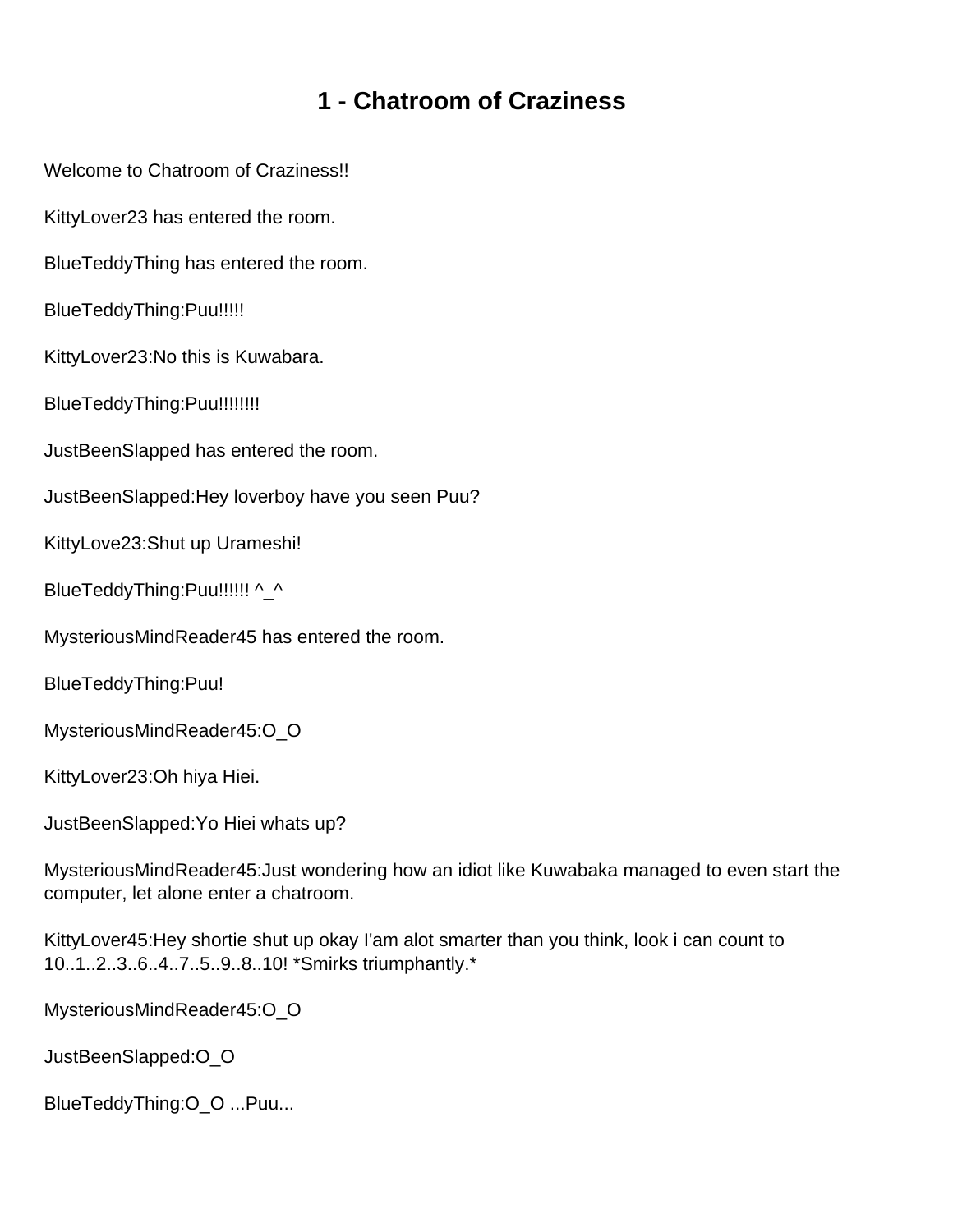RedHeadedWonder has entered the room. RedHeadedWonder:Hello Hiei, Yusuke, Kuwabara, and...Puu? BlueTeddyThing:Puu!!!!!!! ^\_^ MysteriousMindReader45:Nods\* KittyLover23:Hi Kurama. JustBeenSlapped:Sup Kurama. RedHeadedWonder:Who slapped you Yusuke? JustBeenSlapped:Who do you think? KittyLover23:Hahahaha you got slapped by Kayko. IceFairy12 has entered the room. SchoolGirlie44 has entered room. IceFairy12:Hello everyone ^\_^ SchoolGirlie:Hya guys \*glares at Yusuke\* JustBeenSlapped:\*Whistles innocently\* MysteriousMindReader45:Hello Yukina how...(gets cut off) KittyLover23:Hya Yukina! How are you my love??? IceFairy12:Hello Hiei, \*blushes\* good Kuwabara. BlueTeddyThing:Aren't we missing some people? IceFairy12:O\_O KittyLover23:O\_O MysteriousMindReader45:O\_O SchoolGirlie:O\_O JustBeenSlapped:O\_O RedHeadedWonder:O\_O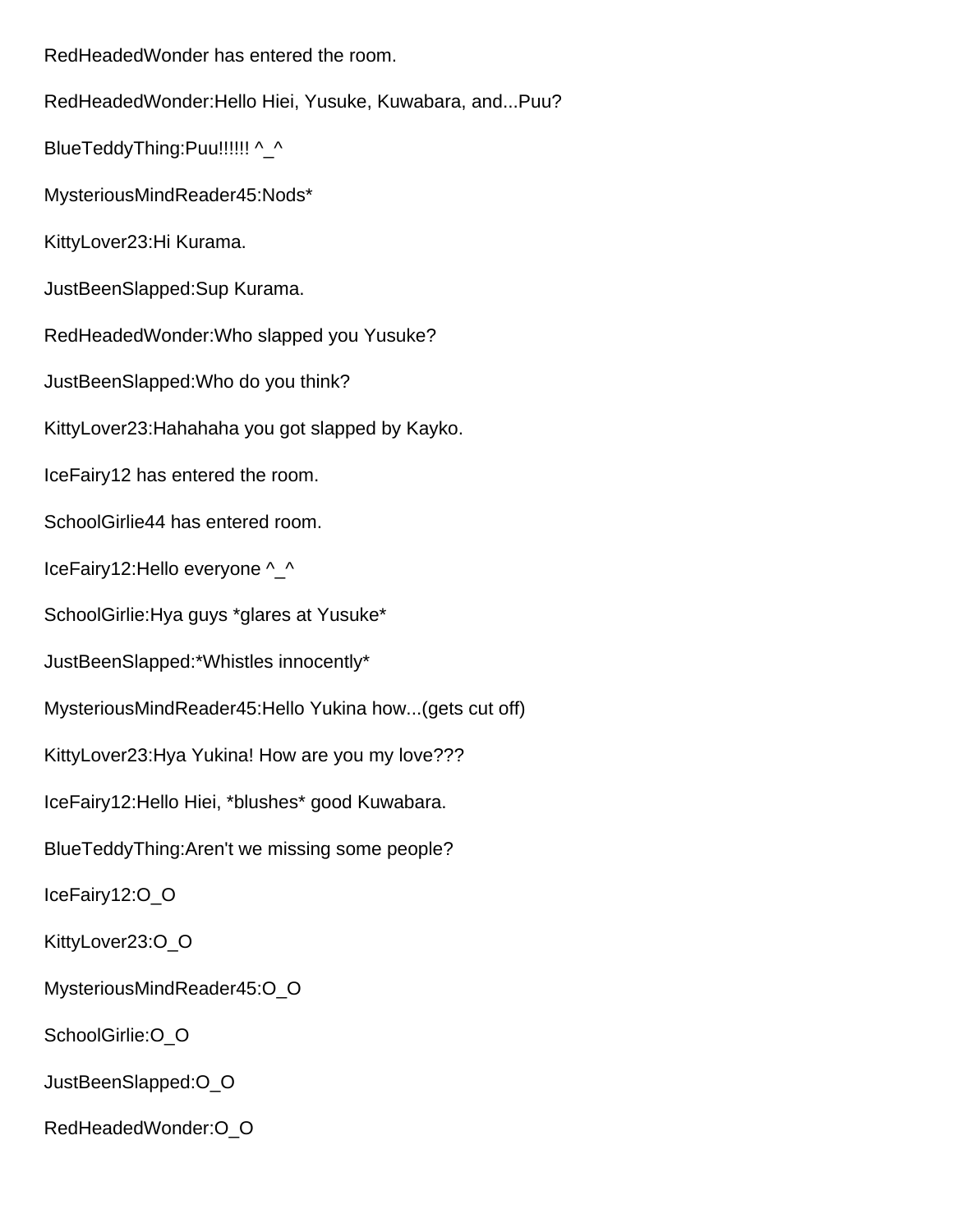BanditFoxCutie has entered the room. BanditFoxCutie:What's with all of you eyes are you all high or something? All:Glare\* BanditFoxCutie:Hey Kurama you idiot get out of here an merge with me so I can get more powerful. RedHeadedWonder:Do you really think I will? SchoolGirlie: Kurama needs to stay himself that way we'll have two unearthly cuties  $\wedge$   $\wedge$ . JustBeenSlapped:Kayko!!!!!! IceFairy12:Hello Yoko BlueTeddyThing:You guys are insane. PerkyGirl has entered the room. PacifiersAreGood has entered the room. JustBeenSlapped:Hya Botan and Toddler. PacifiersAreGood:I'am not a Toddler!!! KittyLover23:Your so cute and sweet my beautiful love ball. All:look at Kuwabara O\_O KittyLover23:Hugs kitty. BanditFoxCutie:What a baka. KittyLover23:Hey kitty is not a baka! MysteriousMindReader45:He meant you. KittyLover23:\*sticks out his tounge\* SchoolGirlie:Well I must go study...whad'ya mean will I kiss you? JustBeenSlapped:What!?!?!?!? SchoolGirlie has left the room.